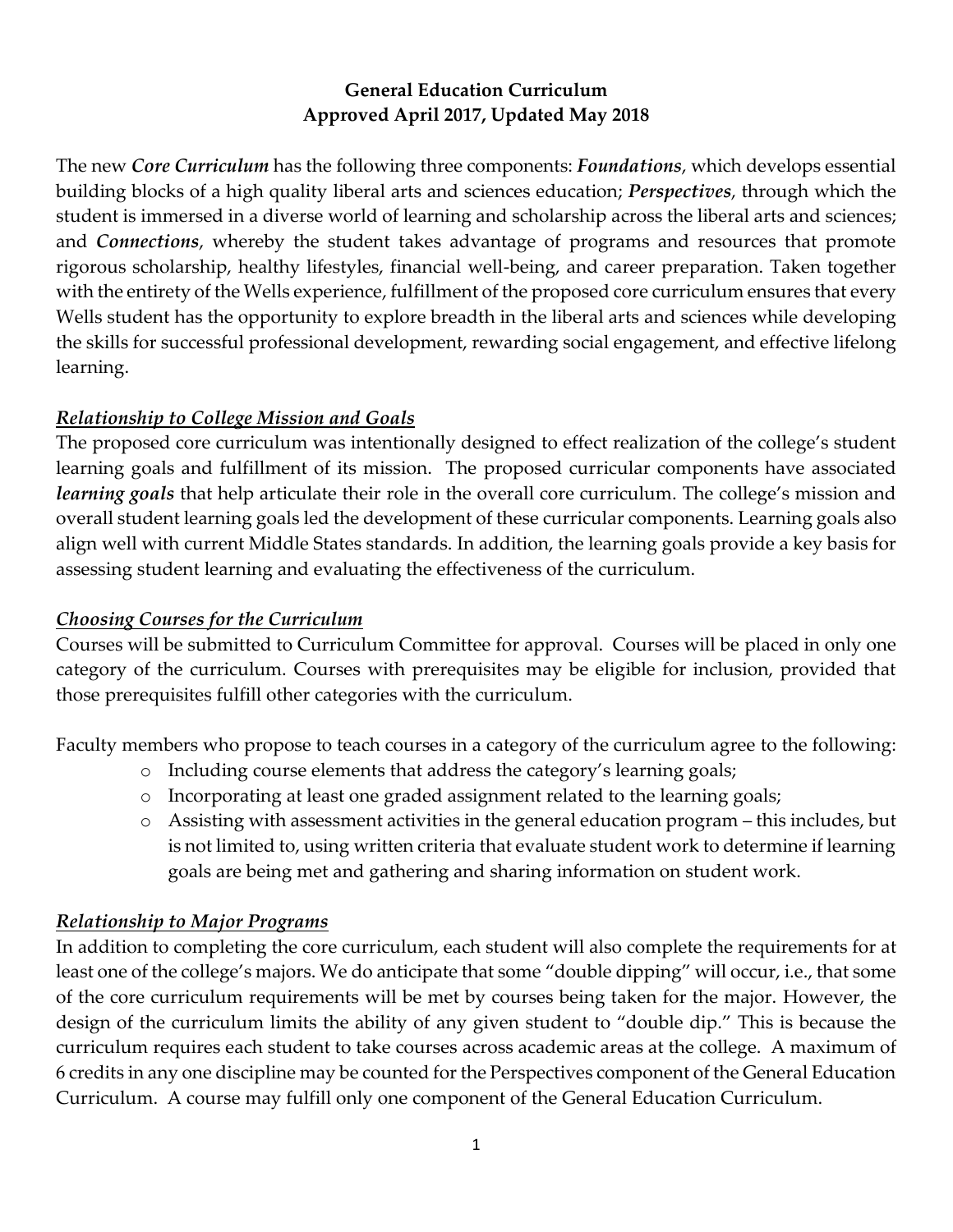# **Core Curriculum Overview**

## *I. FOUNDATIONS*

#### *II. PERSPECTIVES*

## *III. CONNECTIONS*

# **The minimum number of credits to meet the requirement is 38.**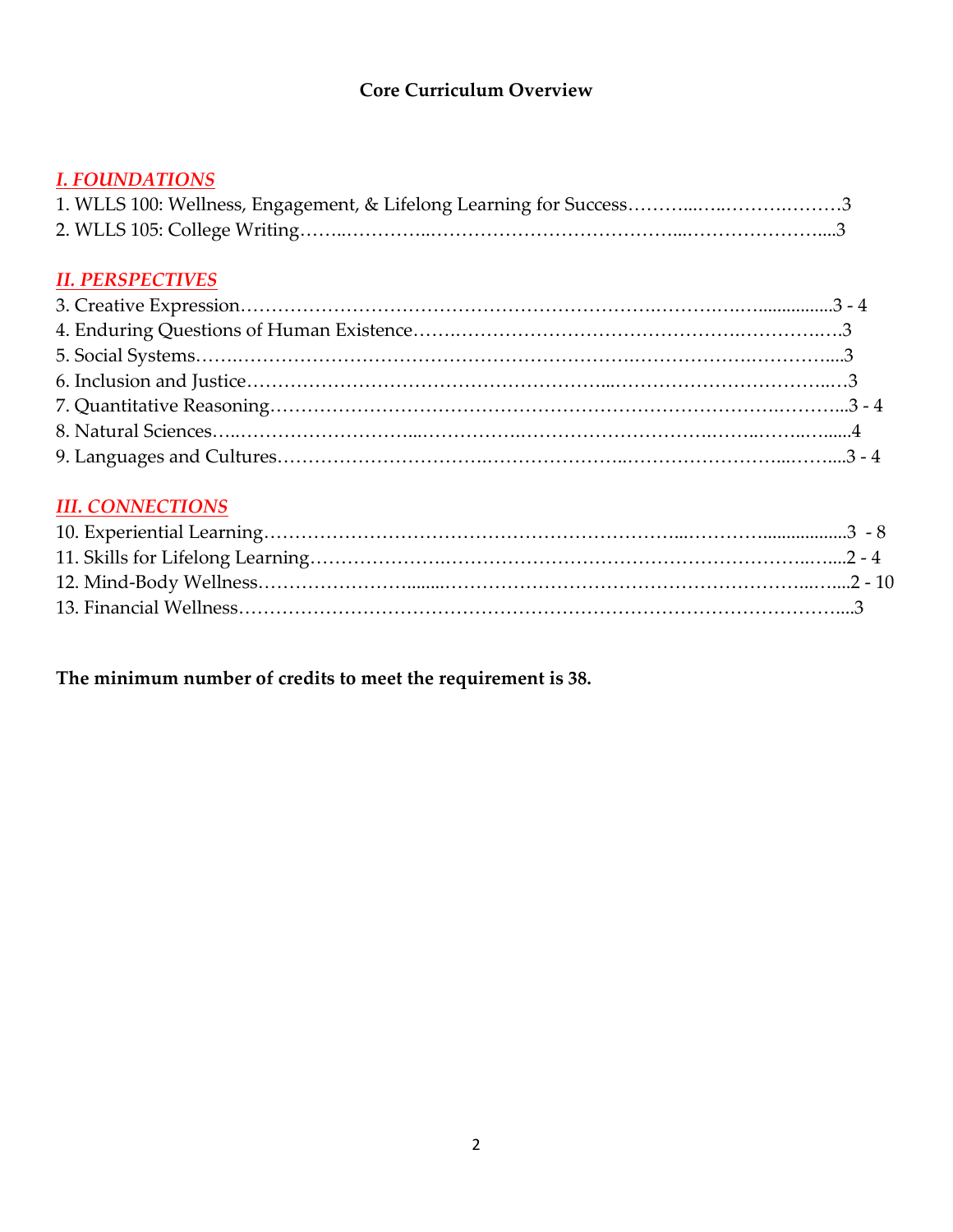#### **Core Curriculum Details**

# *I. FOUNDATIONS*

#### **1. WLLS 100: Wellness, Engagement, & Lifelong Learning for Success**………...……………..…3 This course introduces students to learning and living at Wells College. (first year, fall semester)

| This course introduces stations to realing and firmly at Frens concept. (first ) car) fair sefficitely |                                                                                 |
|--------------------------------------------------------------------------------------------------------|---------------------------------------------------------------------------------|
| Learning Goal 1                                                                                        | Become familiar with and learn how to utilize college resources.                |
| Learning Goal 2                                                                                        | Establish habits and skills that enhance learning and help make the most of the |
|                                                                                                        | Wells experience                                                                |
| Learning Goal 3                                                                                        | Engage in campus and community life                                             |

# **2. WLLS 105: College Writing……….…………………………………………………...**…………….3

This course covers the fundamentals of college level writing. (first year, either semester)

| Learning Goal 1 | Understand and apply the conventions of Standard English                         |
|-----------------|----------------------------------------------------------------------------------|
| Learning Goal 2 | Write for different purposes and audiences including writing as a tool to access |
|                 | knowledge across disciplines                                                     |
| Learning Goal 3 | Develop writing process strategies and self-identify those that work best        |
| Learning Goal 4 | Utilize information literacy and research methods to support analysis            |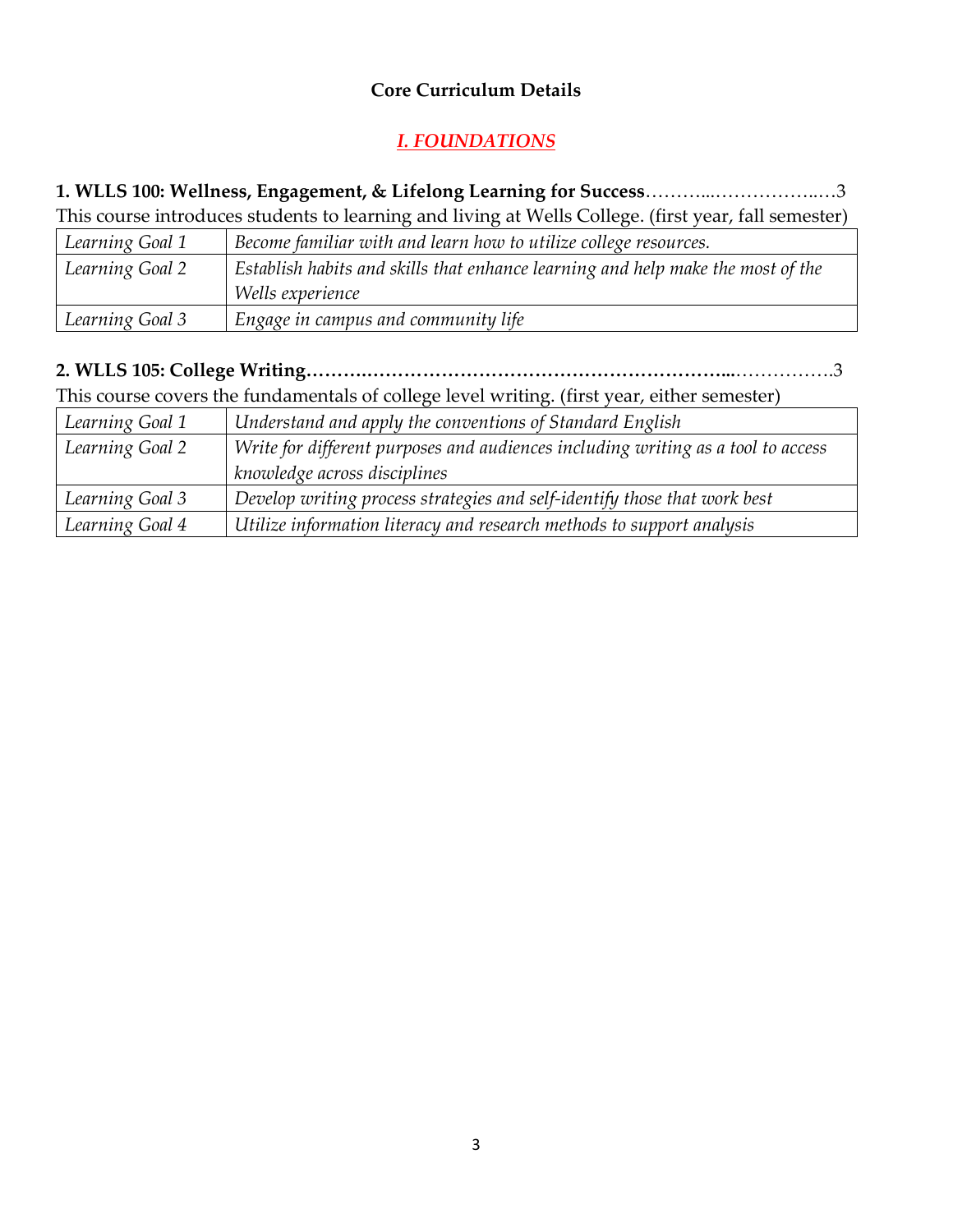# *II. PERSPECTIVES*

**A maximum of 6 credits in any one discipline may be counted for the Perspectives component of the General Education Curriculum. A course can fulfill only one component of the General Education Curriculum.**

**3. Creative Expression**……………………………………………………………….…………….....….3

Students will explore and develop various forms of creative expression. Could be met by one 3 semester hour course or a combination of courses to total 3 semester hours. Choose from certain courses in book arts, creative writing, dance, music, studio art, and theatre.

| Learning Goal 1 | Engage in creative processes            |
|-----------------|-----------------------------------------|
| Learning Goal 2 | Communicate through creative expression |
| Learning Goal 3 | Effectively evaluate creative work      |

#### **4. Enduring Questions of Human Existence…**………………………………………………………..3

Students will explore what it means to be human, be it from ancient to contemporary times or through various types of representations of the human experience. Choose one from certain courses in anthropology, art history, book arts, English, dance history, film & media studies, FNIS, history, music history, philosophy, religion, Spanish, and theatre history.

| Learning Goal 1 | Improve reading, interpretative and analytical skills                             |
|-----------------|-----------------------------------------------------------------------------------|
| Learning Goal 2 | Examine the nature of inquiry itself and cultivate habits of mind as a result     |
| Learning Goal 3 | Grow in self-knowledge and in understanding of relationships to others and to the |
|                 | world                                                                             |

**5. Social Systems** ……………………………………………………………...…………………………3

Students will explore the interactions within and between individuals, groups, institutions and the environment. Choose one from certain courses in anthropology, business, economics, political science, psychology, sociology, and sustainability.

| Learning Goal 1 | Identify and understand relationships within and between individuals, groups,  |
|-----------------|--------------------------------------------------------------------------------|
|                 | <i>institutions and their environment.</i>                                     |
| Learning Goal 2 | Identify and understand the history of societal issues and the broader context |
|                 | within current society                                                         |
| Learning Goal 3 | Analyze possible solutions to societal issues                                  |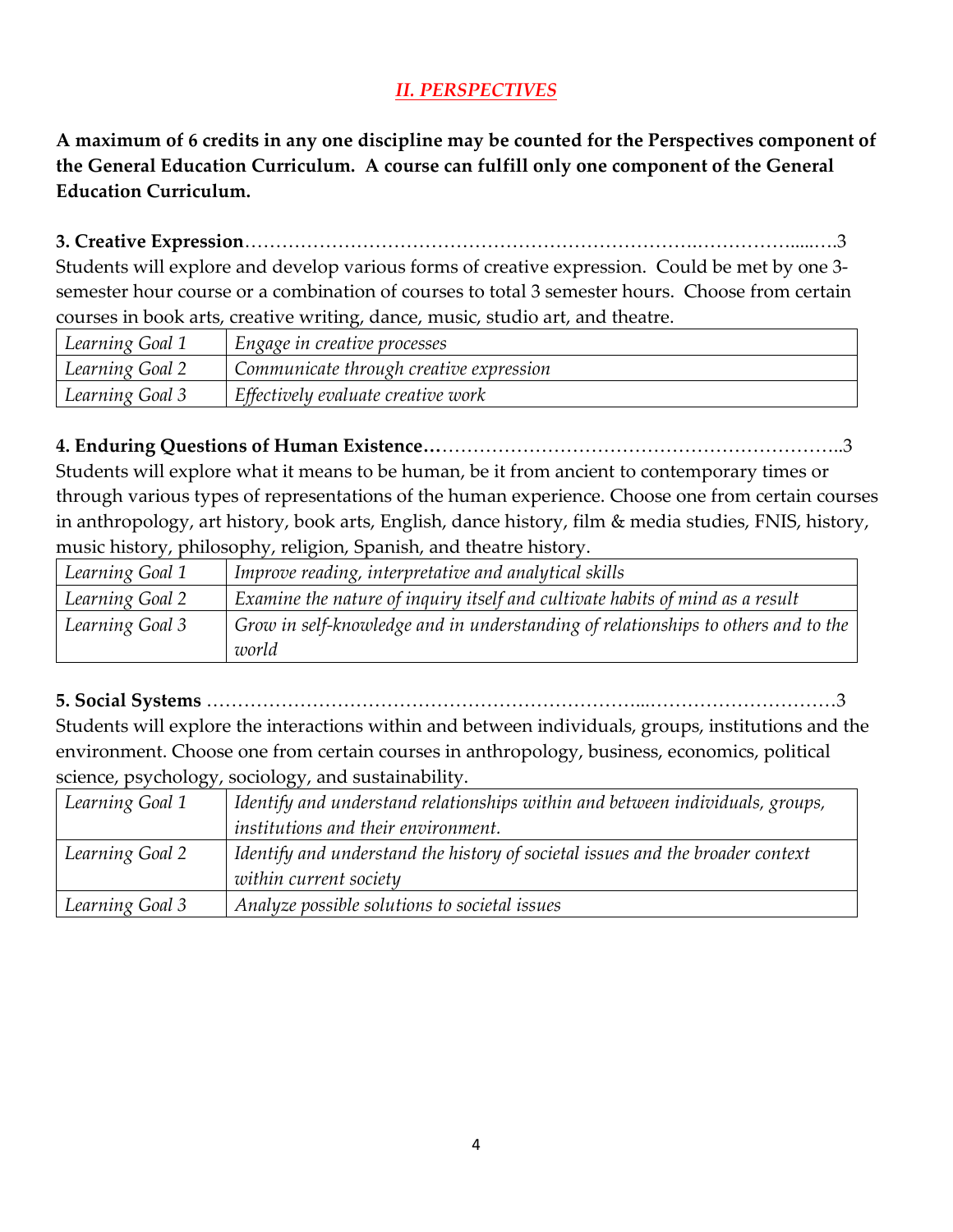**6. Inclusion & Justice**……………………………………………………….…………………………...3 Students will explore equality, access, and inclusiveness. Choose one from certain courses in anthropology, criminal justice, education, FNIS, international studies, social & economic justice, sustainability, women's & gender studies, and HUM-prefixed courses.

| sustantability, wollicles & genuel studies, and HOTNI-pictified courses. |                                                                       |
|--------------------------------------------------------------------------|-----------------------------------------------------------------------|
| Learning Goal 1                                                          | Express empathy for diverse perspectives                              |
| Learning Goal 2                                                          | Understand the value of justice and inclusion in a civil society      |
| Learning Goal 3                                                          | Understand potential ways to promote equality, justice, and inclusion |

# **7. Quantitative Reasoning**……………………………………………………………………….…..3 - 4

Students will explore mathematical concepts and skills.

| Learning Goal 1 | Apply quantitative information to solve problems                          |
|-----------------|---------------------------------------------------------------------------|
| Learning Goal 2 | Understand the value of math as a tool to study various types of problems |
| Learning Goal 3 | Demonstrate competence with mathematical skills                           |

# **8. Natural Sciences**……………………...…………….……………………………….………….......... 4

Students will explore one of the natural sciences via a course that includes a laboratory.

| Learning Goal 1 | Demonstrate ability to explain how scientific knowledge is generated and      |
|-----------------|-------------------------------------------------------------------------------|
|                 | amended                                                                       |
| Learning Goal 2 | Describe the main tenets of current scientific knowledge in a natural science |
| Learning Goal 3 | Develop proficiency in making and communicating scientific observations       |

## **9. Languages and Cultures**…………………………….………………………………....................3 – 4

Students will develop a cultural appreciation and familiarity with a language other than English.

| Learning Goal 1 | Develop an understanding of one's place in a complex and diverse world       |
|-----------------|------------------------------------------------------------------------------|
| Learning Goal 2 | Demonstrate appropriate language control, vocabulary, and communication      |
|                 | strategies                                                                   |
| Learning Goal 3 | Develop an increased awareness of various cultures and use that knowledge to |
|                 | broaden perspective                                                          |